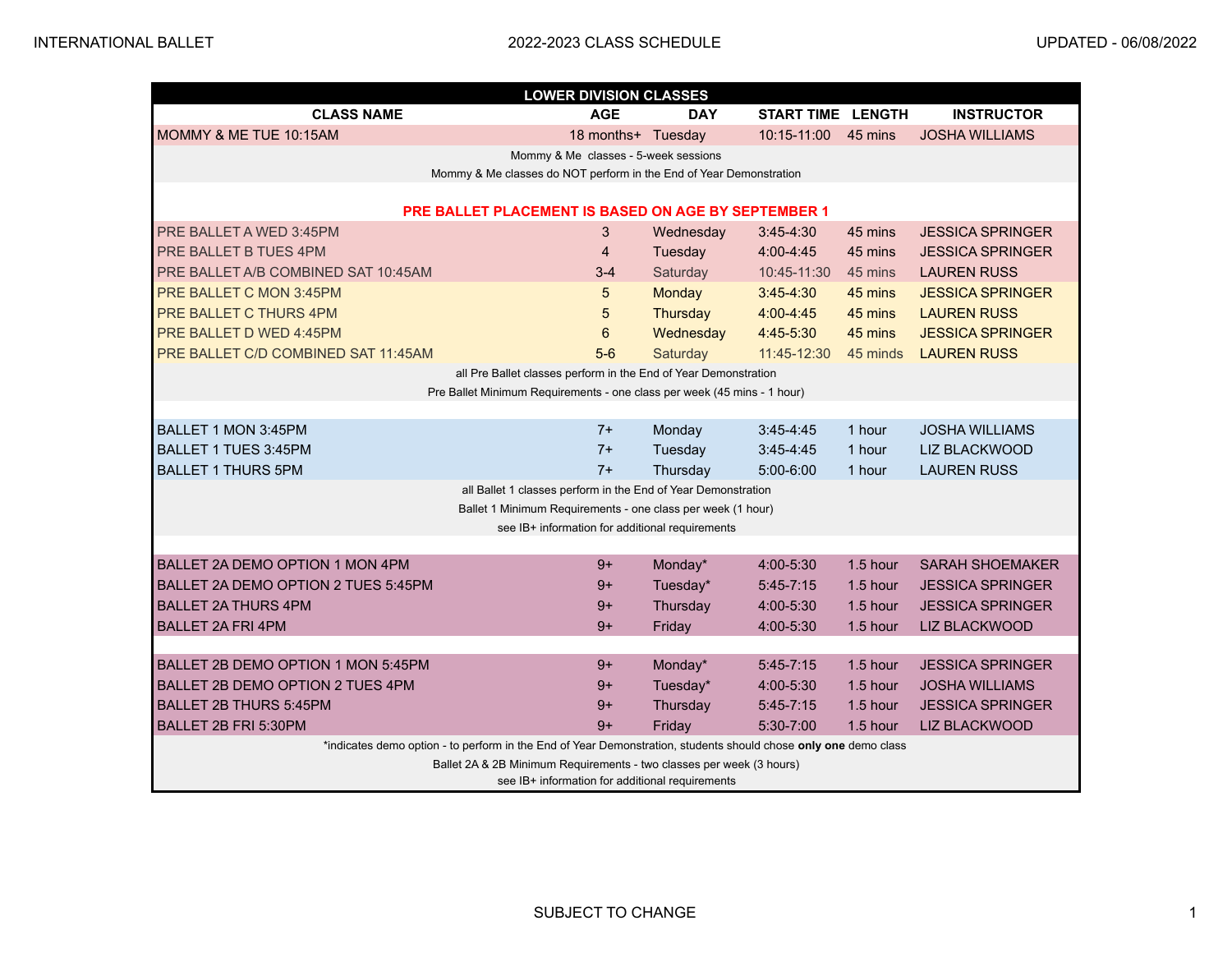|                                                                                                                      | <b>UPPER DIVISION CLASSES</b> |                                                 |               |           |                          |  |  |  |
|----------------------------------------------------------------------------------------------------------------------|-------------------------------|-------------------------------------------------|---------------|-----------|--------------------------|--|--|--|
| BALLET 3A DEMO OPTION 1 MON 5PM                                                                                      | $10+$                         | Monday*                                         | $5:00 - 7:00$ | 2 hours   | LIZ BLACKWOOD            |  |  |  |
| BALLET 3A DEMO OPTION 2 TUES 5PM                                                                                     | $10+$                         | Tuesday*                                        | $5:00 - 7:00$ | 2 hours   | <b>LIZ BLACKWOOD</b>     |  |  |  |
| BALLET 3A THURS 5PM                                                                                                  | $10+$                         | Thursday                                        | $5:00 - 7:00$ | 2 hours   | LIZ BLACKWOOD            |  |  |  |
| <b>BALLET 3A FRI 5PM</b>                                                                                             | $10+$                         | Friday                                          | $5:00 - 7:00$ | 2 hours   | <b>LYDIA SANDERS</b>     |  |  |  |
| *indicates demo option - to perform in the End of Year Demonstration, students should chose only one demo class      |                               |                                                 |               |           |                          |  |  |  |
| Ballet 3A Minimum Requirements - two classes per week (3.5-4 hours).                                                 |                               |                                                 |               |           |                          |  |  |  |
| see IB+ information for additional requirements                                                                      |                               |                                                 |               |           |                          |  |  |  |
|                                                                                                                      |                               |                                                 |               |           |                          |  |  |  |
| <b>BALLET 3B DEMO OPTION 1 MON 5PM</b>                                                                               | $10+$                         | Monday*                                         | $5:00 - 7:00$ | 2 hours   | <b>JOSHA WILLIAMS</b>    |  |  |  |
| <b>BALLET 3B DEMO OPTION 2 TUES 5PM</b>                                                                              | $10+$                         | Tuesday*                                        | 5:00-7:00     | 2 hours   | <b>LYDIA SANDERS</b>     |  |  |  |
| BALLET 3B WED 6:15PM                                                                                                 | $10+$                         | Wednesday                                       | $6:15 - 8:15$ | 2 hours   | <b>LYDIA SANDERS</b>     |  |  |  |
| <b>BALLET 3B FRI 5PM</b>                                                                                             | $10+$                         | Friday                                          | $5:00 - 6:30$ | 1.5 hours | <b>VLADA KYSSELOVA</b>   |  |  |  |
| <b>BALLET 3B SAT 10AM</b>                                                                                            | $10+$                         | Saturday                                        | 10:00-12:00   | 2 hours   | <b>THOMAS SHOEMAKER</b>  |  |  |  |
| <b>POINTE 3B</b>                                                                                                     | $10+$                         | Friday                                          | $6:30 - 7:30$ | 1 hour    | <b>VLADA KYSSELOVA</b>   |  |  |  |
| *indicates demo option - to perform in the End of Year Demonstration, students should chose only one demo class      |                               |                                                 |               |           |                          |  |  |  |
| 3B Minimum Requirements - two technique classes per week plus pointe OR three technique classes (5 hours)            |                               |                                                 |               |           |                          |  |  |  |
|                                                                                                                      |                               | see IB+ information for additional requirements |               |           |                          |  |  |  |
|                                                                                                                      |                               |                                                 |               |           |                          |  |  |  |
| <b>BALLET 4A DEMO MON 5PM</b>                                                                                        | $13+$                         | Monday*                                         | $5:00 - 7:00$ | 2 hours   | <b>VICTORIA YANCHUCK</b> |  |  |  |
| <b>BALLET 4A TUES 5PM</b>                                                                                            | $13+$                         | Tuesday                                         | $5:00 - 7:00$ | 2 hours   | <b>VICTORIA YANCHUCK</b> |  |  |  |
| <b>BALLET 4A WED 5:30PM</b>                                                                                          | $13+$                         | Wednesday                                       | $5:30 - 7:30$ | 2 hours   | <b>VLADA KYSSELOVA</b>   |  |  |  |
| <b>BALLET 4A SAT 10AM</b>                                                                                            | $13+$                         | Saturday                                        | 10:00-12:00   | 2 hours   | <b>VICTORIA YANCHUCK</b> |  |  |  |
| <b>POINTE 4A</b>                                                                                                     | $13+$                         | Monday                                          | $7:00 - 8:00$ | 1 hour    | <b>VICTORIA YANCHUCK</b> |  |  |  |
| *indicates demo option - to perform in the End of Year Demonstration, students must be enrolled in this class        |                               |                                                 |               |           |                          |  |  |  |
| Ballet 4A Minimum Requirements - three technique classes per week plus pointe OR four technique classes (6.5 hours)  |                               |                                                 |               |           |                          |  |  |  |
| see IB+ information for additional requirements                                                                      |                               |                                                 |               |           |                          |  |  |  |
| BALLET 4A/4B/5 FRI 4:45PM                                                                                            | $13+$                         | Friday                                          | $4:45-6:45$   | 2:00      | <b>VICTORIA YANCHUCK</b> |  |  |  |
| If enrollment reaches maximum, Ballet 4A will be a separate class                                                    |                               |                                                 |               |           |                          |  |  |  |
|                                                                                                                      |                               |                                                 |               |           |                          |  |  |  |
| BALLET 4B/5 DEMO MON 5PM                                                                                             | $13+$                         | Monday*                                         | $5:00 - 6:30$ | 1.5 hours | <b>VLADA KYSSELOVA</b>   |  |  |  |
| <b>BALLET 4B/5 TUES 5PM</b>                                                                                          | $13+$                         | Tuesday                                         | $5:00 - 7:00$ | 2 hours   | <b>VLADA KYSSELOVA</b>   |  |  |  |
| <b>BALLET 4B/5 WED 5PM</b>                                                                                           | $13+$                         | Wednesday                                       | $5:00 - 6:30$ | 1.5 hours | <b>VICTORIA YANCHUCK</b> |  |  |  |
| <b>BALLET 4B/5 SAT 10AM</b>                                                                                          | $13+$                         | Saturday                                        | 10:00-12:00   | 2 hours   | <b>IRINA USHAKOVA</b>    |  |  |  |
| POINTE 4B/5                                                                                                          | $13+$                         | Monday                                          | $6:30 - 7:30$ | 1 hour    | <b>VLADA KYSSELOVA</b>   |  |  |  |
| POINTE 4B/5                                                                                                          | $13+$                         | Wednesday                                       | $6:30 - 7:30$ | 1 hour    | <b>VICTORIA YANCHUCK</b> |  |  |  |
| *indicates demo option - to perform in the End of Year Demonstration, students must be enrolled in this class        |                               |                                                 |               |           |                          |  |  |  |
| Ballet 4B/5 Minimum Requirements - four technique classes per week plus pointe OR five technique classes (8.5 hours) |                               |                                                 |               |           |                          |  |  |  |
| see IB+ information for additional requirements                                                                      |                               |                                                 |               |           |                          |  |  |  |